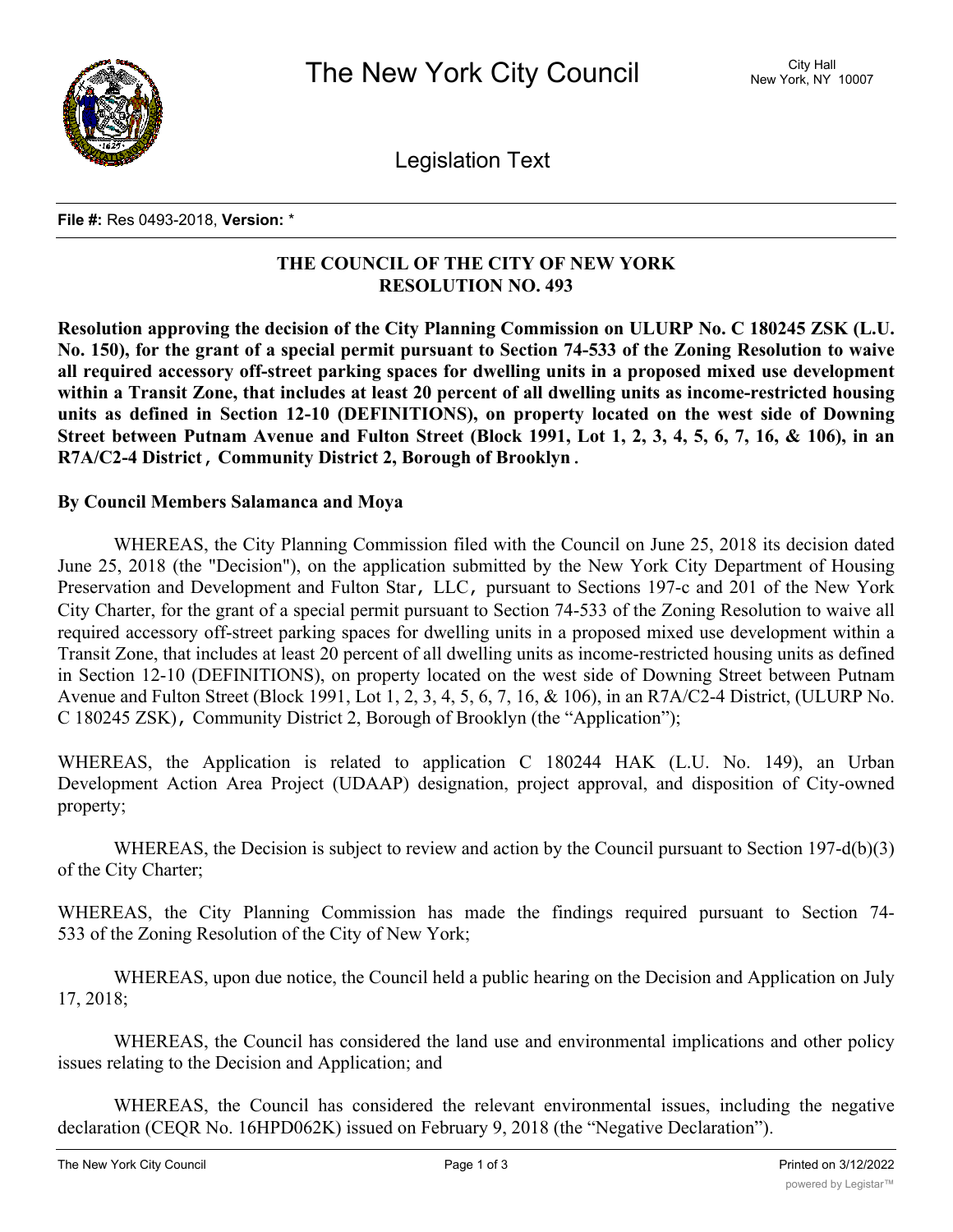### **File #:** Res 0493-2018, **Version:** \*

### RESOLVED:

The Council finds that the action described herein will have no significant impact on the environment as set forth in the Negative Declaration.

Pursuant to Sections 197-d and 201 of the City Charter and on the basis of the Decision and Application, and based on the environmental determination and consideration described in the report, C 180245 ZSK, incorporated by reference herein, the Council approves the Decision of the City Planning Commission subject to the following conditions:

1. The property that is the subject of this application (C 180245 ZSK) shall be developed in size and arrangement substantially in accordance with the dimensions, specifications and zoning computations indicated on the following plans, prepared by Aufgang Architects LLC filed with this application and incorporated in this resolution:

| Dwg. No. | Title                | <b>Last Date Revised</b> |
|----------|----------------------|--------------------------|
| $Z-002$  | Zoning Analysis      | 08/03/17                 |
| $C-001$  | Zoning Lot Site Plan | 08/03/17                 |

- 2. Such development shall conform to all applicable provisions of the Zoning Resolution, except for the modifications specifically granted in this resolution and shown on the plans listed above which have been filed with this application. All zoning computations are subject to verification and approval by the New York City Department of Buildings.
- 3. Such development shall conform to all applicable laws and regulations relating to its construction, operation and maintenance.
- 4. All leases, subleases, or other agreements for use or occupancy of space at the subject property shall give actual notice of this special permit to the lessee, sublessee or occupant.
- 5. Upon the failure of any party having any right, title or interest in the property that is the subject of this application, or the failure of any heir, successor, assign, or legal representative of such party, to observe any of the covenants, restrictions, agreements, terms or conditions of this resolution whose provisions shall constitute conditions of the special permit hereby granted, the City Planning Commission may, without the consent of any other party, revoke any portion of or all of said special permit. Such power of revocation shall be in addition to and not limited to any other powers of the City Planning Commission, or of any other agency of government, or any private person or entity. Any such failure as stated above, or any alteration in the development that is the subject of this application that departs from any of the conditions listed above, is grounds for the City Planning Commission or the City Council, as applicable, to disapprove any application for modification, cancellation or amendment of the special permit hereby granted.
- 6. Neither the City of New York nor its employees or agents shall have any liability for money damages by reason of the city's or such employee's or agent's failure to act in accordance with the provisions of this special permit.

Adopted.